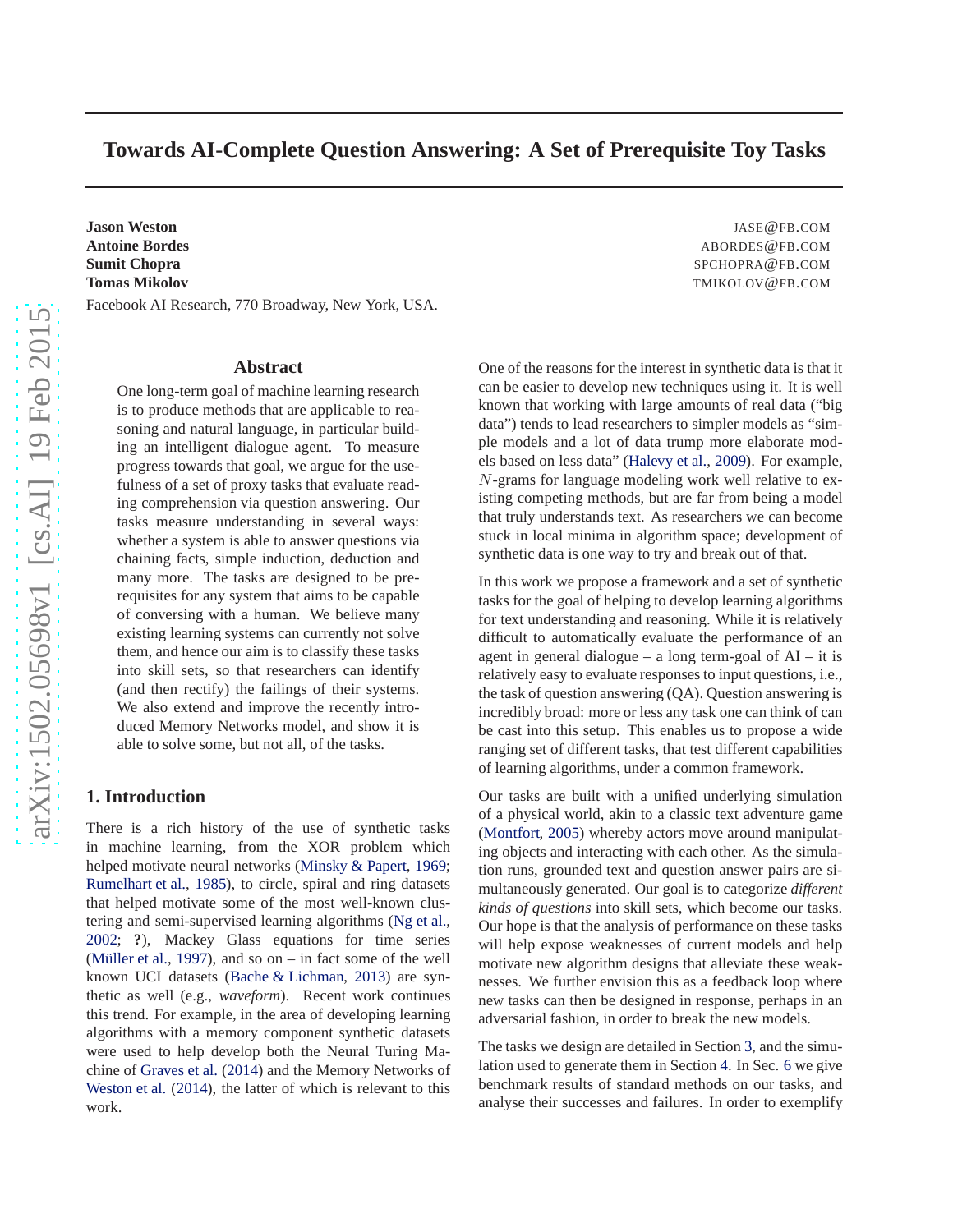<span id="page-1-0"></span>the kind of feedback loop between algorithm development and task development we envision, in Section [5](#page-4-0) we propose a set of improvements to the recent Memory Network method, which has shown to give promising performance in QA. We show our proposed approach does indeed give improved performance on some tasks, but is still unable to solve some of them, which we consider as open problems.

# **2. Related Work**

Several projects targeting language understanding using QA-based strategies have recently emerged. Unlike tasks like dialogue or summarization, QA is easy to evaluate (especially in true/false or multiple choice scenarios) and hence makes it an appealing research avenue. The difficulty lies in the definition of questions: they must be unambiguously answerable by adult humans (or children), but still require some thinking. The *Allen Institute for AI*'s flagship project ARISTO<sup>1</sup> is organized around a collection of QA tasks derived from increasingly difficult science exams, at the 4th, 8th, and 12th grade levels. [Richardson et al.](#page-8-0) [\(2013](#page-8-0)) proposed the *MCTest*<sup>2</sup> , a set of 660 stories and associated questions intended for research on the machine comprehension of text. Each question requires the reader to understand different aspects of the story.

These two initiatives go in a promising direction but interpreting the results on these benchmarks remain complicated. Indeed, no system has yet been able to fully solve the proposed tasks and since many sub-tasks need to be solved to answer any of their questions (coreference, deduction, use of common-sense, etc.), it is difficult to clearly identify capabilities and limitations of these systems and hence to propose improvements and modifications. As a result, conclusions drawn from these projects are not much clearer than that coming from more traditional works on QA over large-scale Knowledge Bases [\(Berant et al.](#page-8-0), [2013;](#page-8-0) [Fader et al.,](#page-8-0) [2014\)](#page-8-0). Besides, the best performing systems are based on hand-crafted patterns and features, and/or statistics acquired on very large corpora. It is difficult to argue that such systems actually understand language and are not simply light upgrades of traditional information extraction methods [\(Yao et al.,](#page-8-0) [2014\)](#page-8-0). The system of [\(Berant et al.](#page-8-0), [2014](#page-8-0)) is more evolved since it builds a structured representation of a text and of a question to answer. Despite its potential this method remains highly domain specific and relies on a lot of prior knowledge.

Based on these observations, we chose to conceive a collection of much simpler QA tasks, with the main objective that failure or success of a system on any of them can unequivocally provide feedback on its capabilities. In that, we are close to the *Winograd Schema Challenge* [\(Levesque et al.,](#page-8-0) [2011\)](#page-8-0), which is organized around simple statements followed by a single binary choice question such as: "*Joan made sure to thank Susan for all the help she had received. Who had received the help? Joan or Susan?*". In this challenge, and our tasks, it is straightforward to interpret results. Yet, where the Winograd Challenge is mostly centered around evaluating if systems can acquire and make use of background knowledge that is not expressed in the words of the statement, our tasks are self-contained and are more diverse. By self-contained we mean our tasks come with both training data and evaluation data, rather than just the latter as in the case of ARISTO, *MCTest* and the Winograd Challenge. In our setup one can assess the amount of training examples needed to perform well. In terms of diversity, some of our tasks are related to existing setups but we also propose many additional ones; tasks [3.8](#page-2-0) and [3.9](#page-3-0) are inspired by previous work on lambda dependencybased compositional semantics [\(Liang et al.](#page-8-0), [2013;](#page-8-0) [Liang,](#page-8-0) [2013\)](#page-8-0) for instance. For us, each task checks one skill that the system must have and we postulate that performing well on all of them is a prerequisite for any system aiming at full text understanding and reasoning.

# **3. The Tasks**

Our main idea is to provide a set of tasks, in a similar way to how software testing is built in computer science. Ideally each task is a "leaf" test case, as independent from others as possible, and tests in the simplest way possible one aspect of intended behavior. Subsequent ("non-leaf") tests can build on these by testing combinations as well. The tasks are publicly available at <http://fb.ai/babi>.

Each task provides a set of training and test data, with the intention that a successful model performs well on test data. Following [\(Weston et al.](#page-8-0), [2014\)](#page-8-0), the supervision in the training set is given by the true answers to questions, and the set of *relevant* statements for answering a given question, which may or may not be used by the learner. We set up the tasks so that correct answers are limited to a single word (*Q: Where is Mark? A: bathroom*), or else a list of words (*Q: What is Mark holding?*) as evaluation is then clear-cut, and is measured simply as right or wrong.

All of the tasks are noiseless and a human can potentially achieve 100% accuracy. We tried to choose tasks that are natural to a human reader, and no background in areas such as formal semantics, machine learning, logic or knowledge representation is required for an adult to solve them.

The data itself is produced using a simple simulation of characters and objects moving around and interacting in locations, described in Section [4.](#page-4-0) The simulation allows us to generate data in many different scenarious where the true

<sup>1</sup> <http://allenai.org/aristo.html>

<sup>2</sup> <http://research.microsoft.com/en-us/um/redmond/projects/mctest/>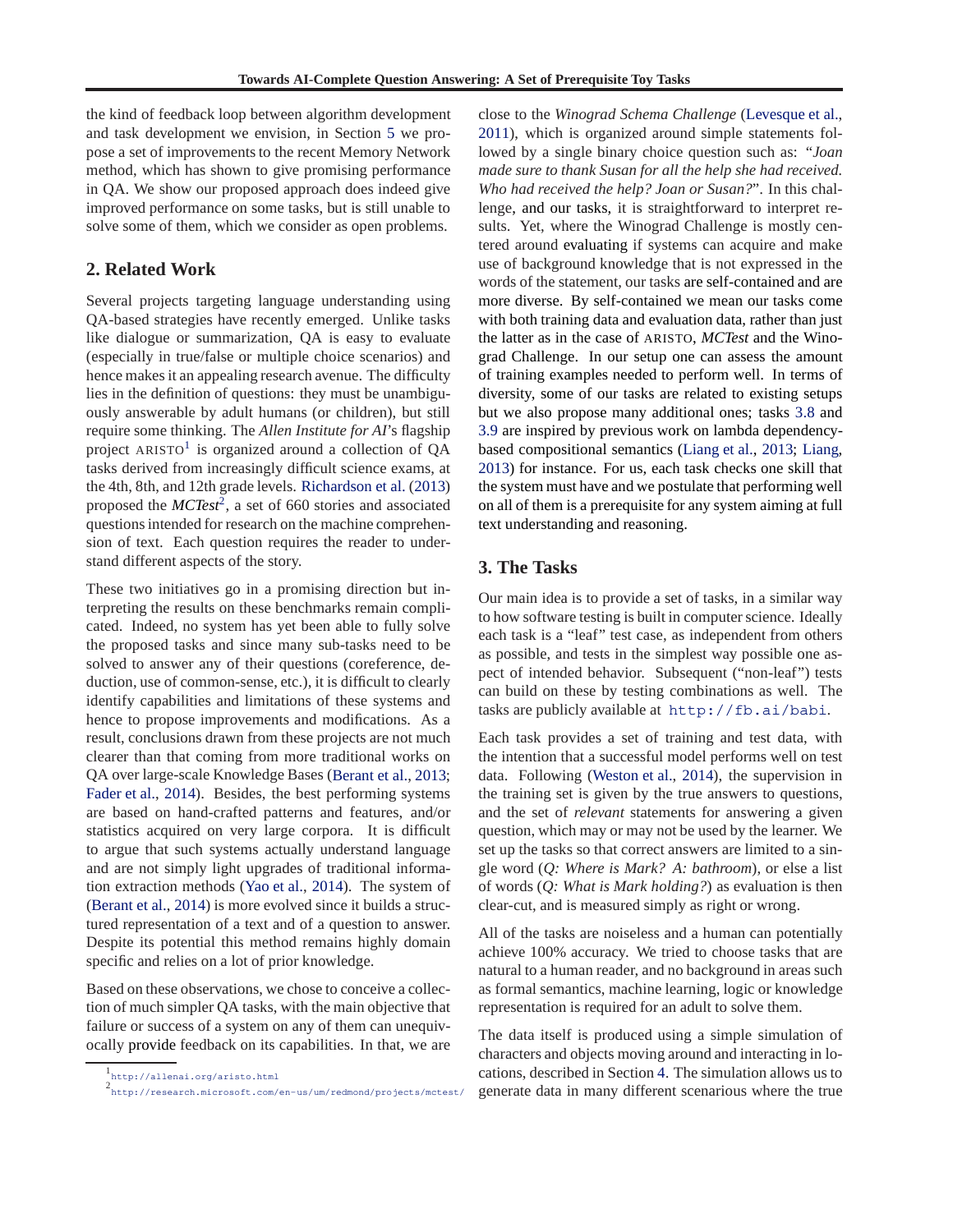<span id="page-2-0"></span>labels are known by grounding to the simulation. For each task, we describe it by giving a small sample of the dataset including statements, questions and the true labels (in red).

## **3.1. Basic Factoid QA with Single Supporting Fact**

Our first task consists of questions where a single supporting fact that has been previously given provides the answer. We first test one of the simplest cases of this, by asking for the location of a person. A small sample of the task is thus:

| John is in the playground.  |  |
|-----------------------------|--|
| Bob is in the office.       |  |
| Where is John? A:playground |  |

This kind of synthetic data was already used in [\(Weston et al.](#page-8-0), [2014\)](#page-8-0). It can be considered the simplest case of some real world QA datasets such as in [\(Fader et al.,](#page-8-0) [2013\)](#page-8-0).

## **3.2. Factoid QA with Two Supporting Facts**

A harder task is to answer questions where two supporting statements have to be chained to answer the question:

John is in the playground. Bob is in the office. John picked up the football. Bob went to the kitchen. Where is the football? A:playground Where was Bob before the kitchen? A:office

For example, to answer the first question *Where is the football?*, both *John picked up the football* and *John is in the playground* are supporting facts. Again, this kind of task was already used in [\(Weston et al.,](#page-8-0) [2014\)](#page-8-0).

Note that, to show the difficulty of these tasks for a learning machine with no other knowledge we can shuffle the letters of the alphabet and produce equivalent datasets:

Sbdm ip im vdu yonrckblms. Abf ip im vdu bhhigu. Sbdm yigaus ly vdu hbbvfnoo. Abf zumv vb vdu aivgdum. Mduku ip vdu hbbvfnoo? A:yonrckblms Mduku znp Abf fuhbku vdu aivgdum? A:bhhigu

# **3.3. Factoid QA with Three Supporting Facts**

Similarly, one can make a task with three supporting facts:

John picked up the apple. John went to the office. John went to the kitchen. John dropped the apple. Where was the apple before the kitchen? A:office

The first three statements are all required to answer this.

## **3.4. Two Argument Relations: Subject vs. Object**

To answer questions the ability to differentiate and recognize subjects and objects is crucial. We consider here the extreme case where sentences feature re-ordered words, i.e. a bag-of-words will not work:

The office is north of the bedroom. The bedroom is north of the bathroom. What is north of the bedroom? A: office What is the bedroom north of? A: bathroom

Note that the two questions above have exactly the same words, but in a different order, and different answers.

#### **3.5. Three Argument Relations**

Similarly, sometimes one needs to differentiate three separate arguments, such as in the following task:

Mary gave the cake to Fred. Fred gave the cake to Bill. Jeff was given the milk by Bill. Who gave the cake to Fred? A: Mary Who did Fred give the cake to? A: Bill What did Jeff receive? A: milk Who gave the milk? A: Bill

The last question is potentially the hardest for a learner as the first two can be answered by providing the actor that is not mentioned in the question.

# **3.6. Yes/No questions**

This task tests, on some of the simplest questions possible (specifically, ones with a single supporting fact) the ability of a model to answer true/false type questions:

John is in the playground. Daniel picks up the milk. Is John in the classroom? A:no Does Daniel have the milk? A:yes

# **3.7. Counting**

This task tests the ability of the QA system to perform simple counting operations, by asking about the number of objects with a certain property:

Daniel picked up the football. Daniel dropped the football. Daniel got the milk. Daniel took the apple. How many objects is Daniel holding? A: two

# **3.8. Lists / Sets**

While many of our tasks are designed to have single word answers for simplicity, this set of tasks tests the ability to produce a set of single word answers in the form of a list, by asking about sets of entities with certain properties, e.g.: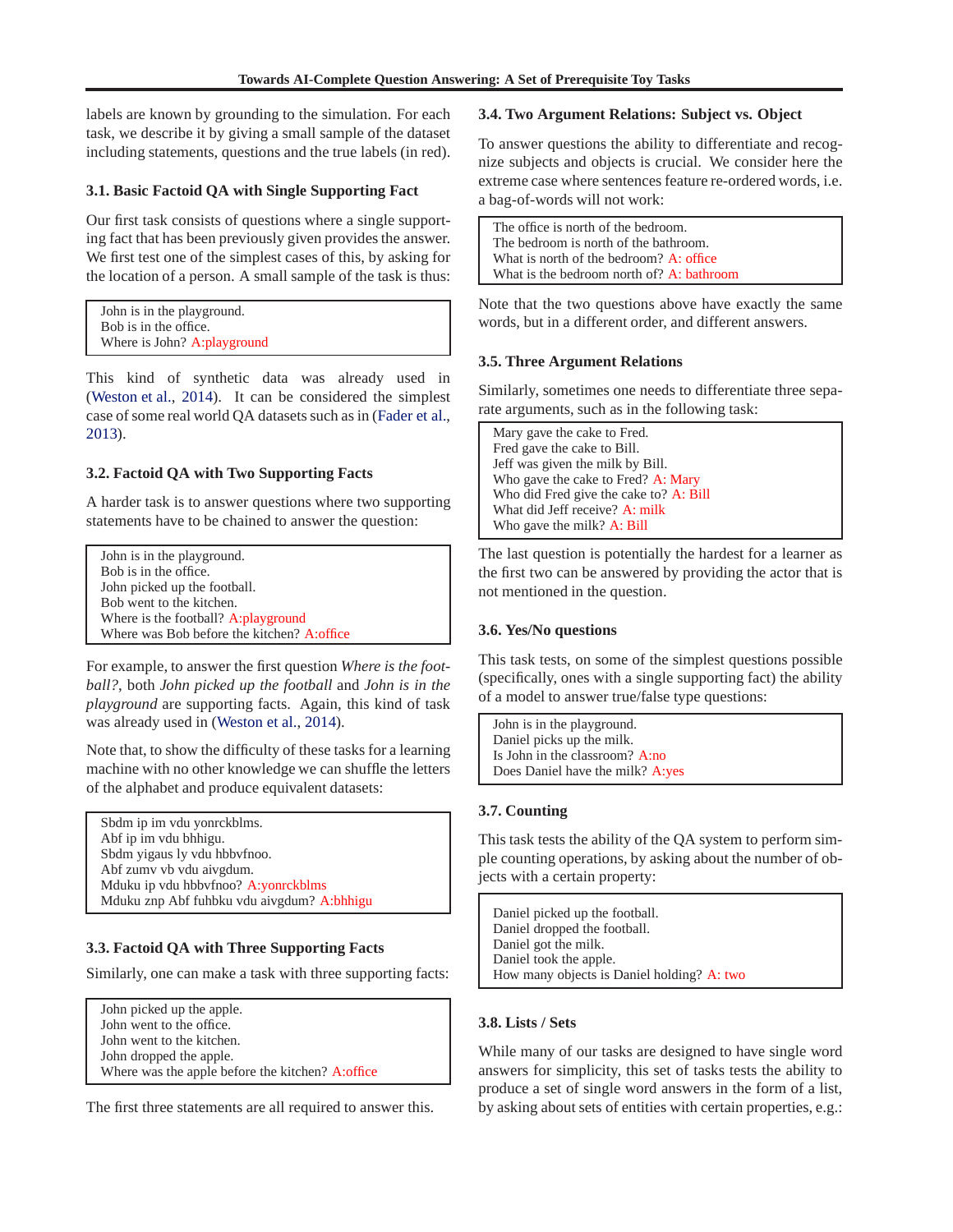<span id="page-3-0"></span>Daniel picks up the football. Daniel drops the newspaper. Daniel picks up the milk. What is Daniel holding? milk, football

The task above can be seen as a QA task related to a database search operation. Note that we could also consider the following question types: intersection (*Who is in the park carrying food?*), union (*Who has milk or cookies?*) and set difference (*Who is in the park apart from Bill?*). However, we leave those for future work.

## **3.9. Simple Negation**

We test one of the simplest types of negation, that of supporting facts that imply a statement is false:

```
Sandra travelled to the office.
Fred is no longer in the office.
Is Fred in the office? A:no
Is Sandra in the office? A:yes
```
Task [3.6](#page-2-0) (yes/no questions) is a prerequisite to this task.

#### **3.10. Indefinite Knowledge**

This task tests if we can model statements that describe possibilities rather than certainties:

John is either in the classroom or the playground. Sandra is in the garden. Is John in the classroom? A:maybe Is John in the office? A:no

## **3.11. Basic Coreference**

This task tests the simplest type of coreference, that of detecting the nearest referent, for example:

| Daniel was in the kitchen.  |  |
|-----------------------------|--|
| Then he went to the studio. |  |
| Sandra was in the office.   |  |
| Where is Daniel? A:studio   |  |

Real-world data typically addresses this as a labeling problem and studies more sophisticated phenomena [\(Haghighi & Klein,](#page-8-0) [2009\)](#page-8-0). ARISTO also addresses this task.

## **3.12. Conjunction**

This task tests referring to multiple subjects in a single statement, for example:

```
Mary and Jeff went to the kitchen.
Then Jeff went to the park.
Where is Mary? A: kitchen
```
#### **3.13. Compound Coreference**

This task tests coreference in the case where the pronoun can refer to multiple actors, for example:

Daniel and Sandra journeyed to the office. Then they went to the garden. Sandra and John travelled to the kitchen. After that they moved to the hallway. Where is Daniel? A: garden

#### **3.14. Time Manipulation**

While our tasks so far have included time implicitly in the *order* of the statements, this task tests understanding the use of time expressions within the statements, for example:

In the afternoon Julie went to the park. Yesterday Julie was at school. Julie went to the cinema this evening. Where did Julie go after the park? A:cinema

Real-world datasets address the task of evaluating time expressions typically as a labeling, rather than a QA, task, see e.g. [\(UzZaman et al.](#page-8-0), [2012](#page-8-0)).

## **3.15. Basic Deduction**

This task tests basic deduction via inheritance of properties:

| Sheep are afraid of wolves.           |
|---------------------------------------|
| Cats are afraid of dogs.              |
| Mice are afraid of cats.              |
| Gertrude is a sheep.                  |
| What is Gertrude afraid of? A: wolves |

#### **3.16. Basic Induction**

This task tests basic induction via potential inheritance of properties, for example:

| Lily is a swan.              |  |
|------------------------------|--|
| Lily is white.               |  |
| Greg is a swan.              |  |
| What color is Greg? A: white |  |

Clearly, a full analysis of induction is beyond the scope of this work. An answer produced using induction may not be true, which we can control in our simulation.

#### **3.17. Positional Reasoning**

This task tests spatial reasoning, one of many components of the classical SHRDLU system [\(Winograd,](#page-8-0) [1972\)](#page-8-0):

The triangle is to the right of the blue square. The red square is on top of the blue square. The red sphere is to the right of the blue square. Is the red sphere to the right of the blue square? A:yes Is the red square to the left of the triangle? A:yes

Task [3.6](#page-2-0) (yes/no questions) is a prerequisite to this task.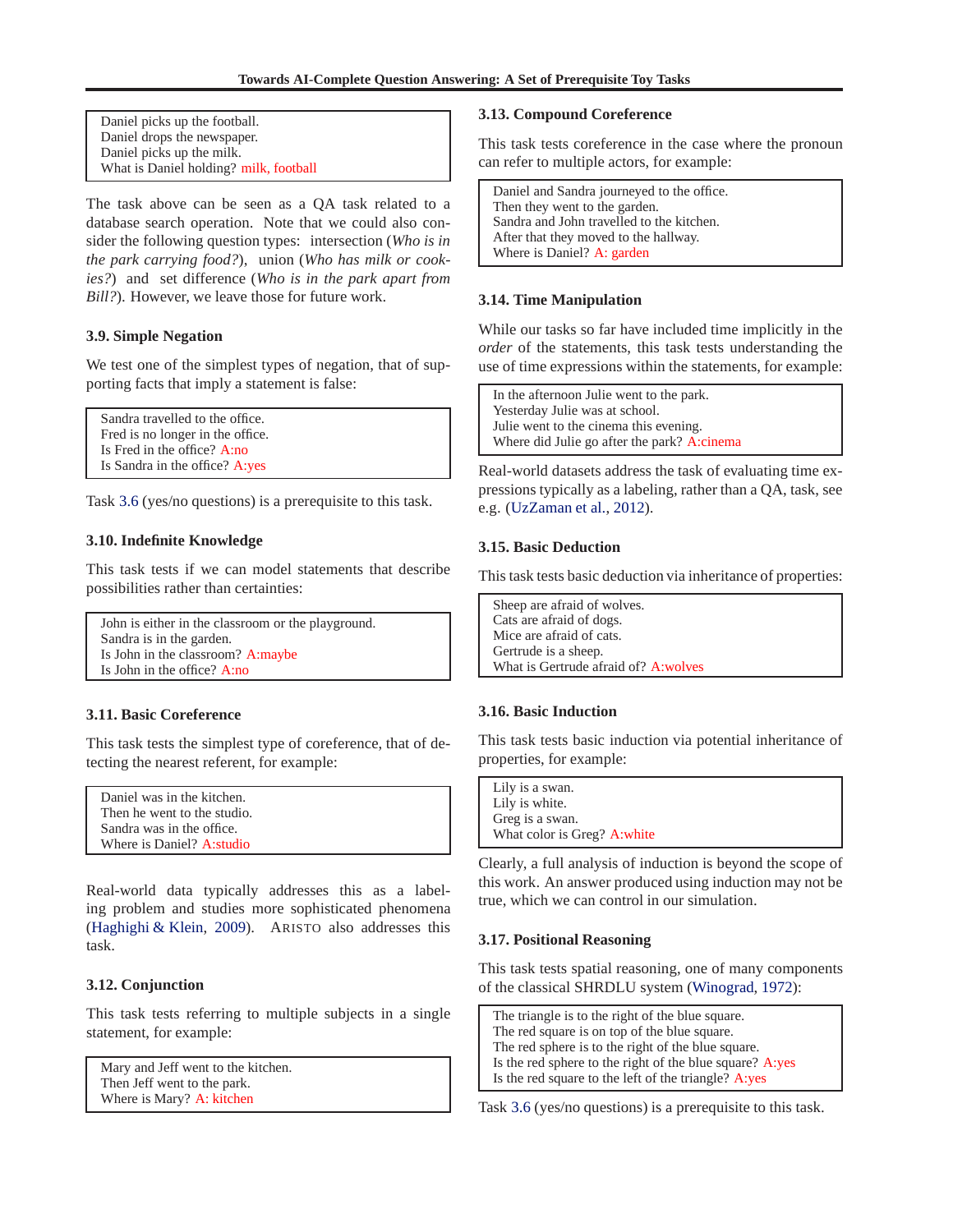#### <span id="page-4-0"></span>**3.18. Reasoning about Size**

This tasks requires reasoning about relative size of objects and is inspired by the commonsense reasoning examples in the Winograd schema challenge [\(Levesque et al.](#page-8-0), [2011\)](#page-8-0):

The football fits in the suitcase. The suitcase fits in the cupboard. The box of chocolates is smaller than the football. Will the box of chocolates fit in the suitcase? A:yes

Tasks [3.3](#page-2-0) (three supporting facts) and [3.6](#page-2-0) (yes/no questions) are prerequisites to this task.

#### **3.19. Path Finding**

In this task the goal is to find the path between locations:

The kitchen is north of the hallway. The den is east of the hallway. How do you go from den to kitchen? A: west, north

This is related to the work of [\(Chen & Mooney](#page-8-0), [2011\)](#page-8-0).

#### **3.20. Reasoning about Agent's Motivations**

This task tries to ask *why* an agent performs a certain action. It addresses the case of actors being in a given state (hungry, thirsty, tired, . . . ) and the actions they then take:

John is hungry. John goes to the kitchen. John eats the apple. Daniel is hungry. Where does Daniel go? A:kitchen Why did John go to the kitchen? A:hungry

# **4. Simulation**

All our tasks are generated with a simulation which behaves like a classic text adventure game. The idea is that generating text within this simulation allows us to ground the language used into a coherent and controlled (artificial) world. Our simulation follows those of [\(Bordes et al.,](#page-8-0) [2010;](#page-8-0) [Weston et al.](#page-8-0), [2014](#page-8-0)) but is somewhat more complex.

The simulated world is composed of entities of various types (locations, objects, persons. etc.) and of various actions that operate on these entities. Entities have internal states: their location, if they carry objects on top or inside them (for example tables and boxes), the mental state of actors (e.g. hungry), as well as properties such as size, color, and edibility. For locations, the nearby places that are connected (e.g. what lies to the east, or above) are encoded. For actors a set of pre-specified rules per actor can also be specified to control their behavior, e.g. if they are hungry they may try to find food. Random valid actions can also be executed if no rule is set, e.g. walking around randomly.

The actions an actor can execute in the simulation con-

sist of the following: *go* <*location*>, *get* <*object*>, *get* <*object1*> *from* <*object2*>, *put* <*object1*> *in/on* <*object2*>, *give* <*object*> *to* <*actor*>, *drop* <*object*>, *set* <*entitity*> <*state*>, *look*, *inventory* and *examine* <*object*>. A set of universal constraints is imposed on those actions to enforce coherence in the simulation. For example an actor cannot get something that they or someone else already has, they cannot go to a place that is not connected to the current location, cannot drop something they do not already have, and so on.

Using the underlying actions, rules for actors, and their constraints, defines how actors act. For each task we limit the actions needed for that task, e.g. task [3.1](#page-2-0) only needs *go* whereas task [3.2](#page-2-0) uses *go*, *get* and *drop*. If we write the commands down this gives us a very simple "story" which is executable by the simulation, e.g., *joe go playground; bob go office; joe get football*. This example corresponds to task [3.2.](#page-2-0) The system can then ask questions about the state of the simulation e.g., *where john?*, *where football?* and so on. It is easy to calculate the true answers for these questions as we have access to the underlying world.

In order to produce more natural looking text with lexical variety from statements and questions we employ a simple automated grammar. Each verb is assigned a set of synonyms, e.g., the simulation command *get* is replaced with either *picked up*, *got*, *grabbed* or *took*, and *drop* is replaced with either *dropped*, *left*, *discarded* or *put down*. Similarly, each object and actor can have a set of replacement synonyms as well, e.g. replacing Daniel with *he* in task [3.11.](#page-3-0) Adverbs are crucial for some tasks such as the time manipulation task [3.14.](#page-3-0)

There are a great many aspects of language not yet modeled. For example, all sentences are so far relatively short and contain little nesting. Further, the entities and the vocabulary size is small (150 words, and typically 4 actors, 6 locations and 3 objects used per task). The hope is that defining a set of well defined tasks will help evaluate models in a controlled way within the simulated environment, which is hard to do with real data. These tasks are not a substitute for real data, but should complement them, especially when developing and analysing algorithms. Our aim is to make this simulation more sophisticated and to release improved versions and tasks, over time. Hopefully it can then scale up to evaluate more and more useful properties.

# **5. Memory Networks**

Memory Networks [\(Weston et al.](#page-8-0), [2014\)](#page-8-0) are a promising class of models, shown to perform well at QA, that we can apply to our tasks. They consist of a memory m (an array of objects indexed by  $m_i$ ) and four potentially learnable components  $I, G, O$  and R that are executed given an input: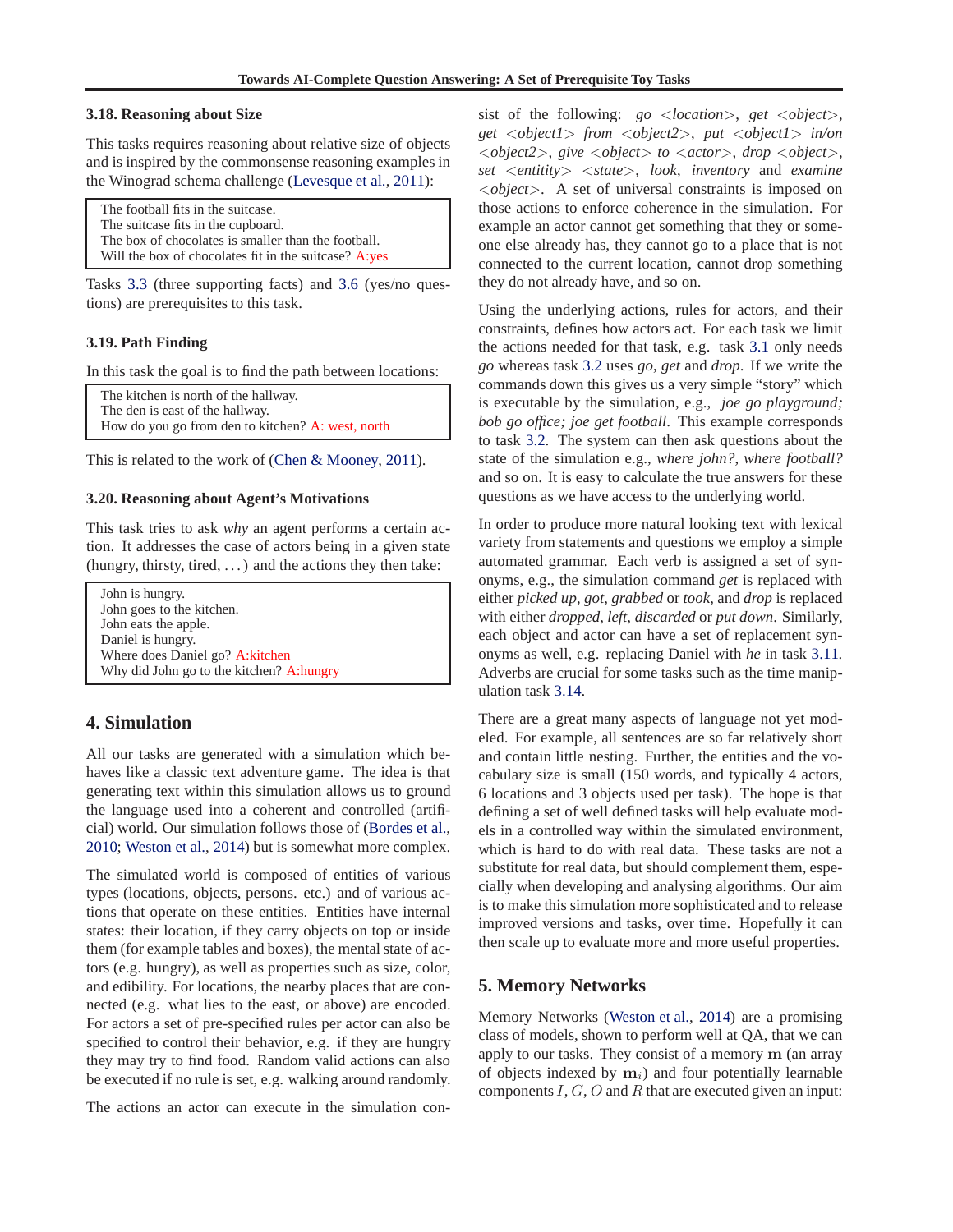- <span id="page-5-0"></span>I: (input feature map) – convert input sentence x to an internal feature representation  $I(x)$ .
- G: (generalization) update the current memory state m given the new input:  $\mathbf{m}_i = G(\mathbf{m}_i, I(x), \mathbf{m}), \ \forall i$ .
- O: (output feature map) compute output  $\alpha$  given the new input and the memory:  $o = O(I(x), m)$ .
- R: (response) finally, decode output features  $o$  to give the final textual response to the user:  $r = R(o)$ .

Potentially, component I can make use of standard preprocessing, e.g., parsing and entity resolution, but the simplest form is to do no processing at all. The simplest form of  $G$  is store the new incoming example in an empty memory slot, and leave the rest of the memory untouched. Thus, in [\(Weston et al.](#page-8-0), [2014\)](#page-8-0) the actual implementation used is exactly this simple form, where the bulk of the work is in the  $O$  and  $R$  components. The former is responsible for reading from memory and performing inference, e.g., calculating what are the relevant memories to answer a question, and the latter for producing the actual wording of the answer given O.

The  $O$  module produces output features by finding  $k$  supporting memories given x. They use  $k = 2$ . For  $k = 1$  the highest scoring supporting memory is retrieved with:

$$
o_1 = O_1(x, \mathbf{m}) = \underset{i=1,...,N}{\text{arg max}} \ s_O(x, \mathbf{m}_i) \tag{1}
$$

where  $s_O$  is a function that scores the match between the pair of sentences x and  $m_i$ . For the case  $k = 2$  they then find a second supporting memory given the first found in the previous iteration:

$$
o_2 = O_2(q, \mathbf{m}) = \underset{i=1,...,N}{\arg \max} \ s_O([x, \mathbf{m}_{o_1}], \mathbf{m}_i) \quad (2)
$$

where the candidate supporting memory  $m_i$  is now scored with respect to both the original input and the first supporting memory, where square brackets denote a list. The final output *o* is  $[x, m_{o_1}, m_{o_2}]$ , which is input to the module R.

Finally,  $R$  needs to produce a textual response  $r$ . While the authors also consider Recurrent Neural Networks (RNNs), their standard setup limits responses to be a single word (out of all the words seen by the model) by ranking them:

$$
r = R(q, w) = \operatorname{argmax}_{w \in W} s_R([x, \mathbf{m}_{o_1}, \mathbf{m}_{o_2}], w)
$$
 (3)

where  $W$  is the set of all words in the dictionary, and  $s_R$  is a function that scores the match.

The scoring functions  $s<sub>O</sub>$  and  $s<sub>R</sub>$  have the same form, that of an embedding model:

$$
s(x, y) = \Phi_x(x)^\top U^\top U \Phi_y(y). \tag{4}
$$

where U is a  $n \times D$  matrix where D is the number of features and *n* is the embedding dimension. The role of  $\Phi_x$ and  $\Phi_y$  is to map the original text to the D-dimensional feature space. They choose a bag of words representation, and  $D = 3|W|$  for  $s_O$ , i.e., every word in the dictionary has three different representations: one for  $\Phi_u(.)$  and two for  $\Phi_x$ .) depending on whether the words of the input arguments are from the actual input  $x$  or from the supporting memories so that they can be modeled differently.

They consider various extensions of their model, in particular modeling write time and modeling unseen words. Here we only discuss the former which we also use. In order for the model to work on QA tasks over stories it needs to know which order the sentences were uttered which is not available in the model directly. They thus add extra write time extra features to  $S_O$  which take on the value 0 or 1 indicating which sentence is older than another being compared, and compare triples of pairs of sentences and the question itself. Training is carried out by stochastic gradient descent using supervision from both the question answer pairs and the supporting memories (to select  $o_1$  and  $o_2$ ). See [\(Weston et al.](#page-8-0), [2014\)](#page-8-0) for more details.

#### **5.1. Shortcomings of the Existing MemNNs**

The Memory Networks models defined in [\(Weston et al.,](#page-8-0) [2014\)](#page-8-0) are one possible technique to try on our tasks, however there are several tasks which they are likely to fail on:

- They model sentences with a bag of words so are likely to fail on tasks such as the 2-argument (Sec. [3.4\)](#page-2-0) and 3-argument (Sec. [3.5\)](#page-2-0) relation problems.
- They perform only two max operations  $(k = 2)$  so they cannot handle questions involving more than two supporting facts such as tasks [3.3](#page-2-0) and [3.7.](#page-2-0)
- Unless a RNN is employed in the R module, they are unable to provide multiple answers in the standard setting using eq. (3). This is required for the list [\(3.8\)](#page-2-0) and path finding [\(3.19\)](#page-4-0) tasks.

We therefore propose improvements to their model in the following section.

#### **5.2. Improving Memory Networks**

#### 5.2.1. ADAPTIVE MEMORIES (AND RESPONSES)

We consider a variable number of supporting facts that is automatically adapted dependent on the question being asked. To do this we consider scoring a special fact  $m_{\emptyset}$ . Computation of supporting memories then becomes:

 $i = 1$  $o_i = O(x, \mathbf{m})$ **while**  $o_i \neq m_\emptyset$  **do**  $i \leftarrow i + 1$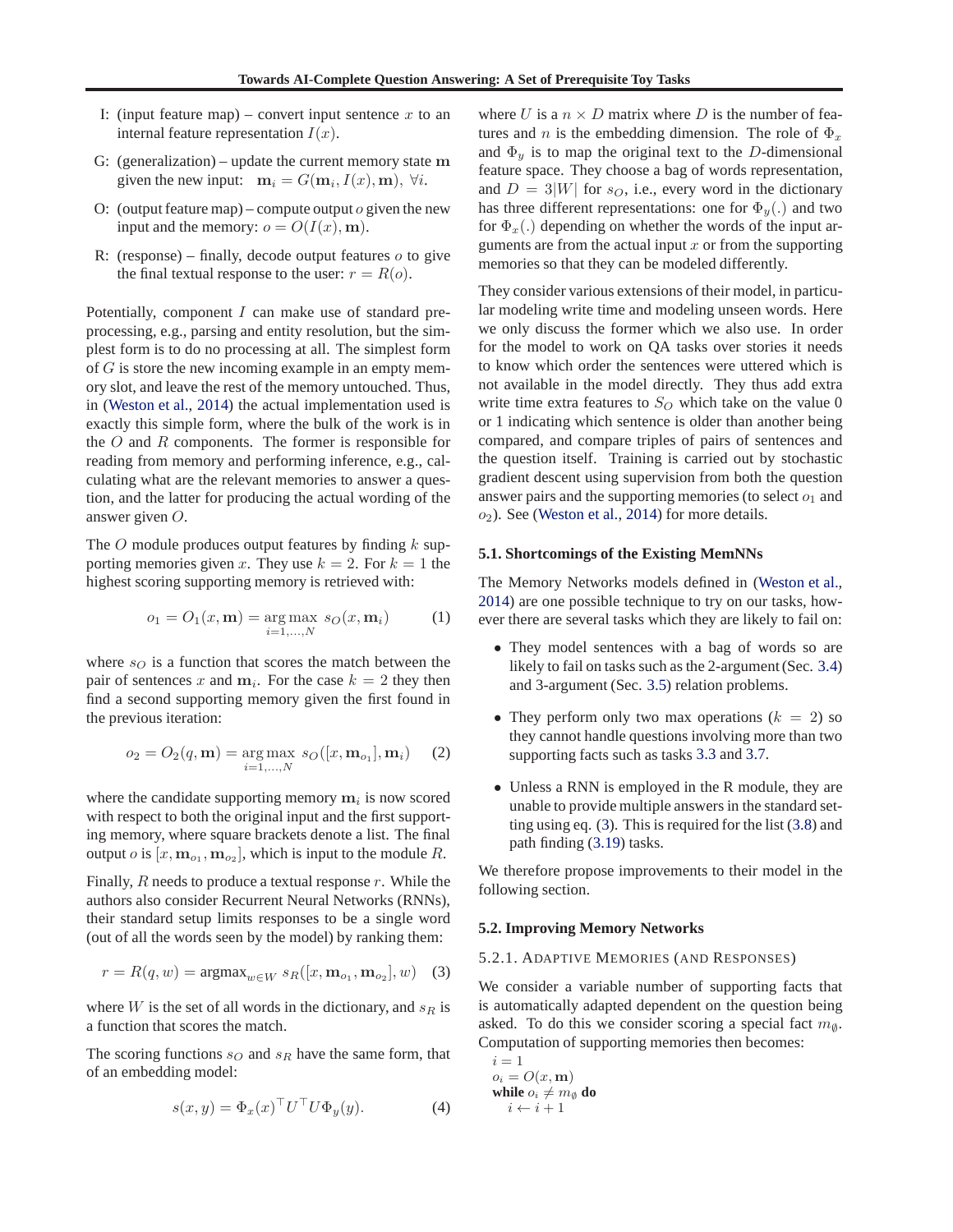<span id="page-6-0"></span>Table 1. Test accuracy (%) on our 20 Tasks for various methods (training with 1000 training examples on each). Our proposed extensions to MemNNs are in columns 5-9: with adaptive memory (AM), N-grams (NG), nonlinear matching function (NL), multilinear matching (ML), and combinations thereof. Bold numbers indicate tasks where our extensions achieve  $\geq 95\%$  accuracy but the original MemNN model of [\(Weston et al.,](#page-8-0) [2014](#page-8-0)) did not. The last two columns (10-11) give extra analysis of the MemNN method. Column 10 gives the amount of training data for each task needed to obtain ≥ 95% accuracy, or *FAIL* if this is not achievable with 1000 training examples. The final column gives the accuracy when training on all data at once, rather than separately.

| <b>TASK</b>                  | <b>N</b> Songo | LSTAT | <b>Messengent</b> |            |     | Remilitor R |     |            | Ne Cancer Railway | Mutrizok Teaming |
|------------------------------|----------------|-------|-------------------|------------|-----|-------------|-----|------------|-------------------|------------------|
| 3.1 - Single Supporting Fact | 36             | 50    | 100               | 100        | 100 | 100         | 100 | 100        | 250 ex.           | 100              |
| 3.2 - Two Supporting Facts   | 2              | 20    | 100               | 100        | 100 | 100         | 100 | 100        | $500$ ex.         | 100              |
| 3.3 - Three Supporting Facts | $\overline{7}$ | 20    | 20                | <b>100</b> | 99  | <b>100</b>  | 99  | 100        | $500$ ex.         | 98               |
| 3.4 - Two Arg. Relations     | 50             | 61    | 71                | 69         | 100 | 73          | 100 | 100        | $500$ ex.         | 80               |
| 3.5 - Three Arg. Relations   | 20             | 70    | 83                | 83         | 86  | 86          | 98  | 98         | 1000 ex.          | 99               |
| 3.6 - Yes/No Questions       | 49             | 48    | 47                | 52         | 53  | 100         | 100 | 100        | $500$ ex.         | 100              |
| 3.7 - Counting               | 52             | 49    | 68                | 78         | 86  | 83          | 90  | 85         | <b>FAIL</b>       | 86               |
| 3.8 - Lists/Sets             | 40             | 45    | 77                | 90         | 88  | 94          | 91  | 91         | <b>FAIL</b>       | 93               |
| 3.9 - Simple Negation        | 62             | 64    | 65                | 71         | 63  | 100         | 100 | <b>100</b> | $500$ ex.         | 100              |
| 3.10 - Indefinite Knowledge  | 45             | 44    | 59                | 57         | 54  | 97          | 96  | 98         | $1000$ ex.        | 98               |
| 3.11 - Basic Coreference     | 29             | 72    | 100               | 100        | 100 | 100         | 100 | 100        | $250$ ex.         | 100              |
| 3.12 - Conjunction           | 9              | 74    | 100               | 100        | 100 | 100         | 100 | 100        | 250 ex.           | 100              |
| 3.13 - Compound Coreference  | 26             | 94    | 100               | 100        | 100 | 100         | 100 | 100        | 250 ex.           | 100              |
| 3.14 - Time Reasoning        | 19             | 27    | 99                | 100        | 99  | 100         | 99  | 99         | 500 ex.           | 99               |
| 3.15 - Basic Deduction       | 20             | 21    | 74                | 73         | 100 | 77          | 100 | 100        | $100$ ex.         | 100              |
| 3.16 - Basic Induction       | 43             | 23    | 27                | 100        | 100 | 100         | 100 | 100        | $100$ ex.         | 94               |
| 3.17 - Positional Reasoning  | 46             | 51    | 54                | 46         | 49  | 57          | 60  | 65         | <b>FAIL</b>       | 72               |
| 3.18 - Size Reasoning        | 52             | 52    | 57                | 50         | 74  | 54          | 89  | 95         | $1000$ ex.        | 93               |
| 3.19 - Path Finding          | $\Omega$       | 8     | $\Omega$          | 9          | 3   | 15          | 34  | 36         | <b>FAIL</b>       | 19               |
| 3.20 - Agent's Motivations   | 76             | 91    | 100               | 100        | 100 | 100         | 100 | 100        | 250 ex.           | 100              |
| <b>Mean Performance</b>      | 34             | 49    | 75                | 79         | 83  | 87          | 93  | 93         |                   | 92               |

$$
o_i = O([x, m_{o_1}, \dots, m_{o_{i-1}}], \mathbf{m})
$$
  
end while

That is, we keep predicting supporting facts  $i$ , conditioning at each step on the previously found facts, until  $m_{\phi}$  is predicted at which point we stop.  $m_{\phi}$  has its own unique embedding vector, which is also learned. In practice we still impose a hard maximum number of loops in our experiments to avoid fail cases where the computation never stops (in our experiments we use a limit of 10).

**Multiple Answers** We use a similar trick for the response module as well in order to output multiple words. That is, we add a special word  $w_{\emptyset}$  to the dictionary and predict word  $w_i$  on each iteration i conditional on the previous words, i.e.,  $w_i = R([x, m_{o_1}, \dots, m_{|o|}, w_i, \dots, w_{i-1}], w)$ , until we predict  $w_{\emptyset}$ .

#### 5.2.2. NONLINEAR SENTENCE MODELING

There are several ways of modeling sentences that go beyond a bag-of-words, and we explore three variants here. The simplest is a bag-of-N-grams, we consider  $N = 1, 2$ and 3 in the bag. The main disadvantage of such a method is that the dictionary grows rapidly with  $N$ . We therefore

consider an alternative neural network approach, which we call a **multilinear** map. Each word in a sentence is binned into one of  $P_{sz}$  positions with  $p(i, l) = [(iP_{sz})/l)]$  where  $i$  is the position of the word in a sentence of length  $l$ , and for each position we employ a  $n \times n$  matrix  $P_{p(i,l)}$ . We then model the matching score with:

$$
s(q, d) = E(q) \cdot E(d); \ \ E(x) = tanh(\sum_{i=1,...,l} P_{p(i,l)} \Phi_x(x_i)^\top U)
$$
\n(5)

whereby we apply a linear map for each word dependent on its position, followed by a tanh nonlinearity on the sum of mappings. Note that this is related to the model of [\(Yu et al.](#page-9-0), [2014\)](#page-9-0) who consider tags rather than positions.

Finally, to assess the performance of nonlinear maps that do not model word position at all we also consider the following **nonlinear** embedding:

$$
E(x) = \tanh(W \tanh(\Phi_x(x)^\top U)).\tag{6}
$$

where W is a  $n \times n$  matrix. This is similar to a classical two-layer neural network, but applied to both sides  $q$  and  $d$ of  $s(q, d)$ . We also consider the straight-forward combination of bag-of-N-grams followed by this nonlinearity.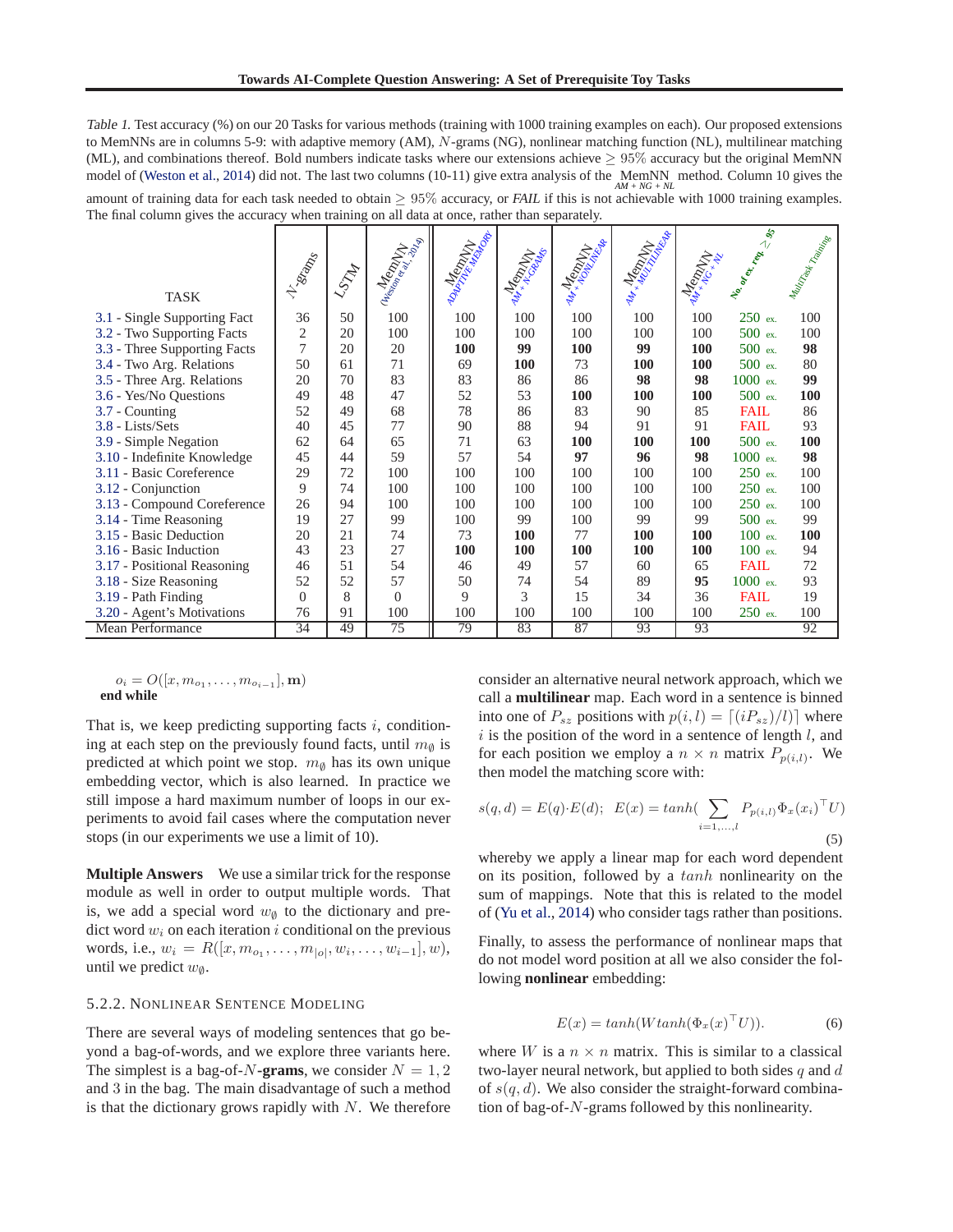# <span id="page-7-0"></span>**6. Experiments**

We compared the following methods on our set of tasks: (i) an N-gram baseline, (ii) LSTMs (long short term memory Recurrent Neural Networks) [\(Hochreiter & Schmidhuber,](#page-8-0) [1997](#page-8-0)), (iii) Memory Networks (MemNNs); and (iv) our extensions of Memory Networks described in Section [5.2.](#page-5-0) The N-gram baseline is inspired by the baselines in [\(Richardson et al.](#page-8-0), [2013](#page-8-0)) but applied to the case of producing a 1-word answer rather than a multiple choice question: we construct a bag-of- $N$ -grams for all sentences in the story that share at least one word with the question, and then learn a linear classifier to predict the answer using those features<sup>3</sup>. LSTMs are a popular method for sequence prediction and outperform standard RNNs for similar tasks to ours in [\(Weston et al.,](#page-8-0) [2014\)](#page-8-0). Note that they are supervised by answers only, not supporting facts, and are hence at a disadvantage compared to MemNNs which use them<sup>4</sup>.

For each task we use 1000 questions for training, and 1000 for testing. Learning rates and other hyperparameters are chosen using the training set. For all MemNN variants we fixed the embedding dimension to  $n = 50$  for simplicity, however evaluation with larger *n* gave similar results.

The summary of our experimental results on the tasks is given in Table [1.](#page-6-0) We give results for each of the 20 tasks separately and the mean performance in the final row.

Standard MemNNs generally outperform the N-gram and LSTM baselines, which is consistent with the results in [\(Weston et al.](#page-8-0), [2014](#page-8-0)). However they still "fail" at a number of tasks; that is, as the tasks have been built such that they are noise-free we define failure to be test accuracy less than 95%<sup>5</sup>. Some of these failures are expected as stated in Sec. [5.1,](#page-5-0) e.g.  $k = 2$  facts, single word answers and bag-of-words do not succeed on tasks [3.3,](#page-2-0) [3.4,](#page-2-0) [3.5,](#page-2-0) [3.7,](#page-2-0) [3.8](#page-2-0) and [3.18.](#page-4-0) However, there were also failures on tasks we did not at first expect, for example yes/no questions [\(3.6\)](#page-2-0) and indefinite knowledge [\(3.10\)](#page-3-0). Given hindsight, we realize that the linear scoring function of standard MemNNs cannot model the match between query, supporting fact and a yes/no answer as this requires three-way interactions.

Columns 5-9 of Table [1](#page-6-0) give the results for our MemNN extensions: adaptive memories and responses (AM) of Sec. [5.2.1,](#page-5-0) and the three sentence modeling approaches of Sec. [5.2.2:](#page-6-0) N-grams (NG), multilinear (ML) and nonlinear (NL), plus combinations thereof. The adaptive approach gives a straight-forward improvement in tasks [3.3](#page-2-0) and [3.16](#page-3-0) because they both require more than two supporting facts, and also gives (small) improvements in [3.8](#page-2-0) and [3.19](#page-4-0) because they require multi-word outputs (but still remain difficult). We hence use the AM model in combination with all our other extensions in the subsequent experiments.

MemNNs with N-gram modeling yield clear improvements when word order matters, e.g. tasks [3.4](#page-2-0) and [3.15.](#page-3-0) However, N-grams do not seem to be a substitute for nonlinearities in the embedding function as the NL model outperforms N-grams on average, especially in the yes/no [\(3.6\)](#page-2-0) and indefinite tasks [\(3.10\)](#page-3-0), as explained before. On the other hand, the NL method cannot model word order and so fails e.g., on task [3.4.](#page-2-0) The obvious step is thus to combine these complimentary approaches: indeed AM+NG+NL (column 9) gives improved results over both, with a total of 9 tasks that have been upgraded from failure to success compared to the original MemNN model. The multilinear model, as an alternative to this approach, also does similarly well and may be useful in real-world cases where  $N$ -grams cause the dictionary to be too large.

The final two columns (10-11) give further analysis of the AM+NG+NL MemNN method. The second to last column (10) shows the minimum number of training examples required to achieve  $\geq$  95% accuracy, or *FAIL* if this is not achieved with 1000 examples. This is important as it is not only desirable to perform well on a task, but also using the fewest number of examples (to generalize well, quickly). Most tasks require 100-500 examples. Task [3.8](#page-2-0) requires 5000 examples and [3.7](#page-2-0) requires 10000, hence they are labeled as *FAIL*. The latter task can presumably be solved by adding all the times an object is picked up, and subtracting the times it is dropped, which seems possible for an MemNN, but it does not do perfectly. Two tasks, positional reasoning [3.17](#page-3-0) and path finding [3.19](#page-4-0) cannot be solved even with 10000 examples, it seems those (and indeed more advanced forms of induction and deduction, which we plan to build) require a general search algorithm to be built into the inference procedure, which MemNN are lacking.

The last column shows the performance of AM+NG+NL MemNNs when training on *all* the tasks jointly, rather than just on a single one. The performance is generally encouragingly similar, showing such a model can learn many aspects of text understanding and reasoning simultaneously.

# **7. Conclusion**

We developed a set of tasks that we believe are a prerequisite to full language understanding and reasoning, and presented some interesting models for solving some of them. While any learner that can solve these tasks is not necessarily close to solving AI, we believe if a learner fails on any of our tasks it exposes it is definitely *not* going to solve AI.

Constructing  $N$ -grams from all sentences rather than using the filtered set gave worse results.

<sup>&</sup>lt;sup>4</sup>It may be clearer to evaluate models in two tracks: fully and weakly supervised. Weak supervision is ultimately desirable; full supervision gives accuracy upper bounds for "weak" models.

<sup>&</sup>lt;sup>5</sup>The choice of 95% (and 1000 training examples) is arbitrary.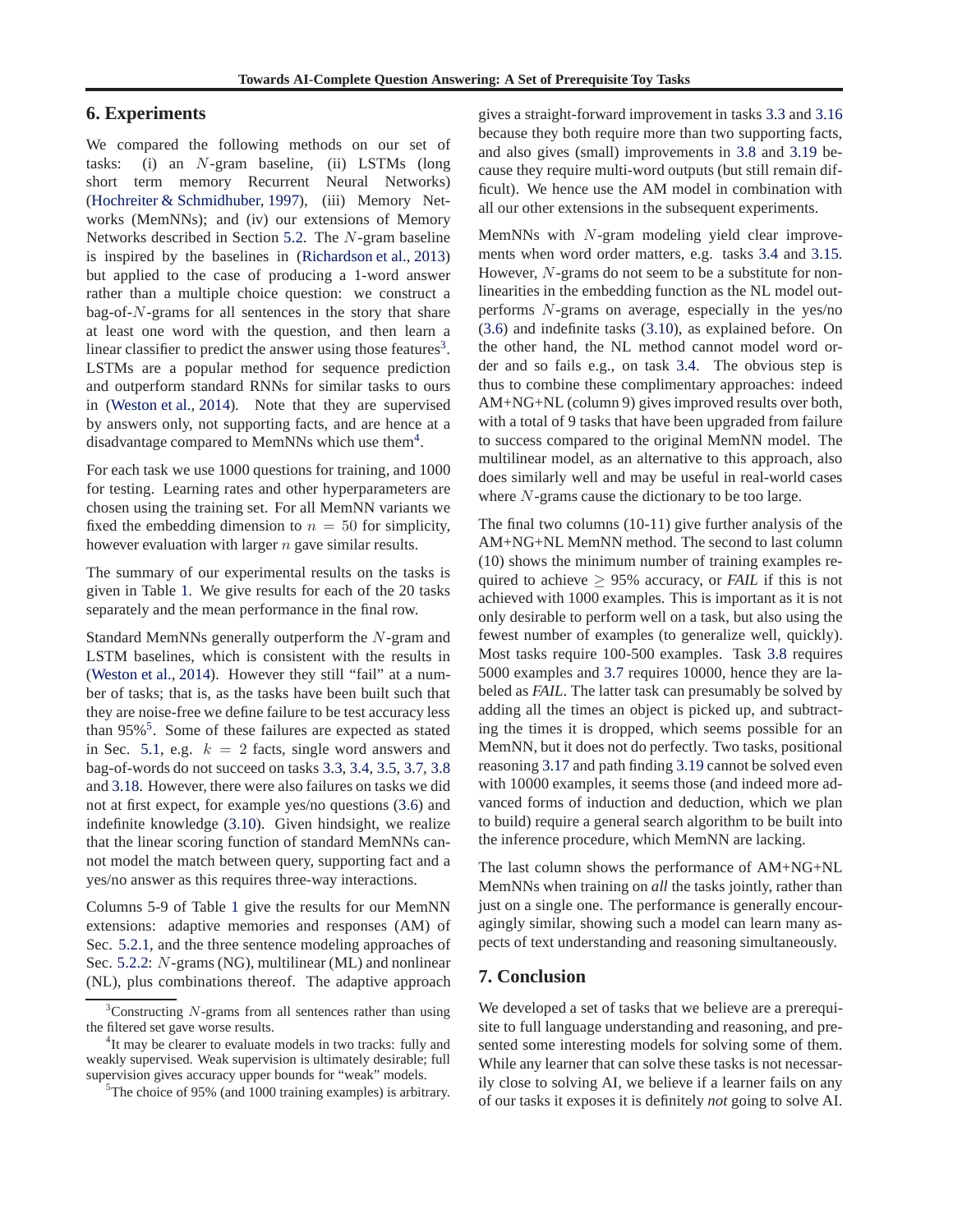<span id="page-8-0"></span>Overall, our experiments give further proof that Memory Networks are an interesting model beyond the original paper. However, we also highlighted many flaws in that model, which our proposed extensions ameliorate to a degree. We hope that this set of tasks, including the ones we still fail on, will help motivate new algorithms that can solve them. Further, our hope is that a feedback loop of developing more challenging tasks, and then algorithms that can solve them, leads us in a fruitful research direction.

# **References**

- Bache, K. and Lichman, M. UCI machine learning repository, 2013. URL <http://archive.ics.uci.edu/ml>.
- Berant, Jonathan, Chou, Andrew, Frostig, Roy, and Liang, Percy. Semantic parsing on freebase from questionanswer pairs. In *EMNLP*, pp. 1533–1544, 2013.
- Berant, Jonathan, Srikumar, Vivek, Chen, Pei-Chun, Huang, Brad, Manning, Christopher D, Vander Linden, Abby, Harding, Brittany, and Clark, Peter. Modeling biological processes for reading comprehension. In *Proc. EMNLP*, 2014.
- Bordes, Antoine, Usunier, Nicolas, Collobert, Ronan, and Weston, Jason. Towards understanding situated natural language. In *AISTATS*, 2010.
- Chen, David L and Mooney, Raymond J. Learning to interpret natural language navigation instructions from observations. *San Francisco, CA*, pp. 859–865, 2011.
- Fader, Anthony, Zettlemoyer, Luke, and Etzioni, Oren. Paraphrase-driven learning for open question answering. In *ACL*, pp. 1608–1618, 2013.
- Fader, Anthony, Zettlemoyer, Luke, and Etzioni, Oren. Open question answering over curated and extracted knowledge bases. In *Proceedings of the 20th ACM SIGKDD international conference on Knowledge discovery and data mining*, pp. 1156–1165. ACM, 2014.
- Graves, Alex, Wayne, Greg, and Danihelka, Ivo. Neural turing machines. *arXiv preprint arXiv:1410.5401*, 2014.
- Haghighi, Aria and Klein, Dan. Simple coreference resolution with rich syntactic and semantic features. In *Proceedings of the 2009 Conference on Empirical Methods in Natural Language Processing: Volume 3-Volume 3*, pp. 1152–1161. Association for Computational Linguistics, 2009.
- Halevy, Alon, Norvig, Peter, and Pereira, Fernando. The unreasonable effectiveness of data. *Intelligent Systems, IEEE*, 24(2):8–12, 2009.
- Hochreiter, Sepp and Schmidhuber, Jürgen. Long shortterm memory. *Neural computation*, 9(8):1735–1780, 1997.
- Levesque, Hector J, Davis, Ernest, and Morgenstern, Leora. The winograd schema challenge. In *AAAI Spring Symposium: Logical Formalizations of Commonsense Reasoning*, 2011.
- Liang, Percy. Lambda dependency-based compositional semantics. *arXiv preprint arXiv:1309.4408*, 2013.
- Liang, Percy, Jordan, Michael I, and Klein, Dan. Learning dependency-based compositional semantics. *Computational Linguistics*, 39(2):389–446, 2013.
- Minsky, Marvin and Papert, Seymour. Perceptron: an introduction to computational geometry. *The MIT Press, Cambridge, expanded edition*, 19:88, 1969.
- Montfort, Nick. *Twisty Little Passages: an approach to interactive fiction*. Mit Press, 2005.
- Müller, K-R, Smola, Alex J, Rätsch, Gunnar, Schölkopf, Bernhard, Kohlmorgen, Jens, and Vapnik, Vladimir. Predicting time series with support vector machines. In *Artificial Neural NetworksICANN'97*, pp. 999–1004. Springer, 1997.
- Ng, Andrew Y, Jordan, Michael I, Weiss, Yair, et al. On spectral clustering: Analysis and an algorithm. *Advances in neural information processing systems*, 2:849–856, 2002.
- Richardson, Matthew, Burges, Christopher JC, and Renshaw, Erin. Mctest: A challenge dataset for the opendomain machine comprehension of text. In *EMNLP*, pp. 193–203, 2013.
- Rumelhart, David E, Hinton, Geoffrey E, and Williams, Ronald J. Learning internal representations by error propagation. Technical report, DTIC Document, 1985.
- UzZaman, Naushad, Llorens, Hector, Allen, James, Derczynski, Leon, Verhagen, Marc, and Pustejovsky, James. Tempeval-3: Evaluating events, time expressions, and temporal relations. *arXiv preprint arXiv:1206.5333*, 2012.
- Weston, Jason, Chopra, Sumit, and Bordes, Antoine. Memory networks. *CoRR*, abs/1410.3916, 2014.
- Winograd, Terry. Understanding natural language. *Cognitive psychology*, 3(1):1–191, 1972.
- Yao, Xuchen, Berant, Jonathan, and Van Durme, Benjamin. Freebase qa: Information extraction or semantic parsing? *ACL 2014*, pp. 82, 2014.